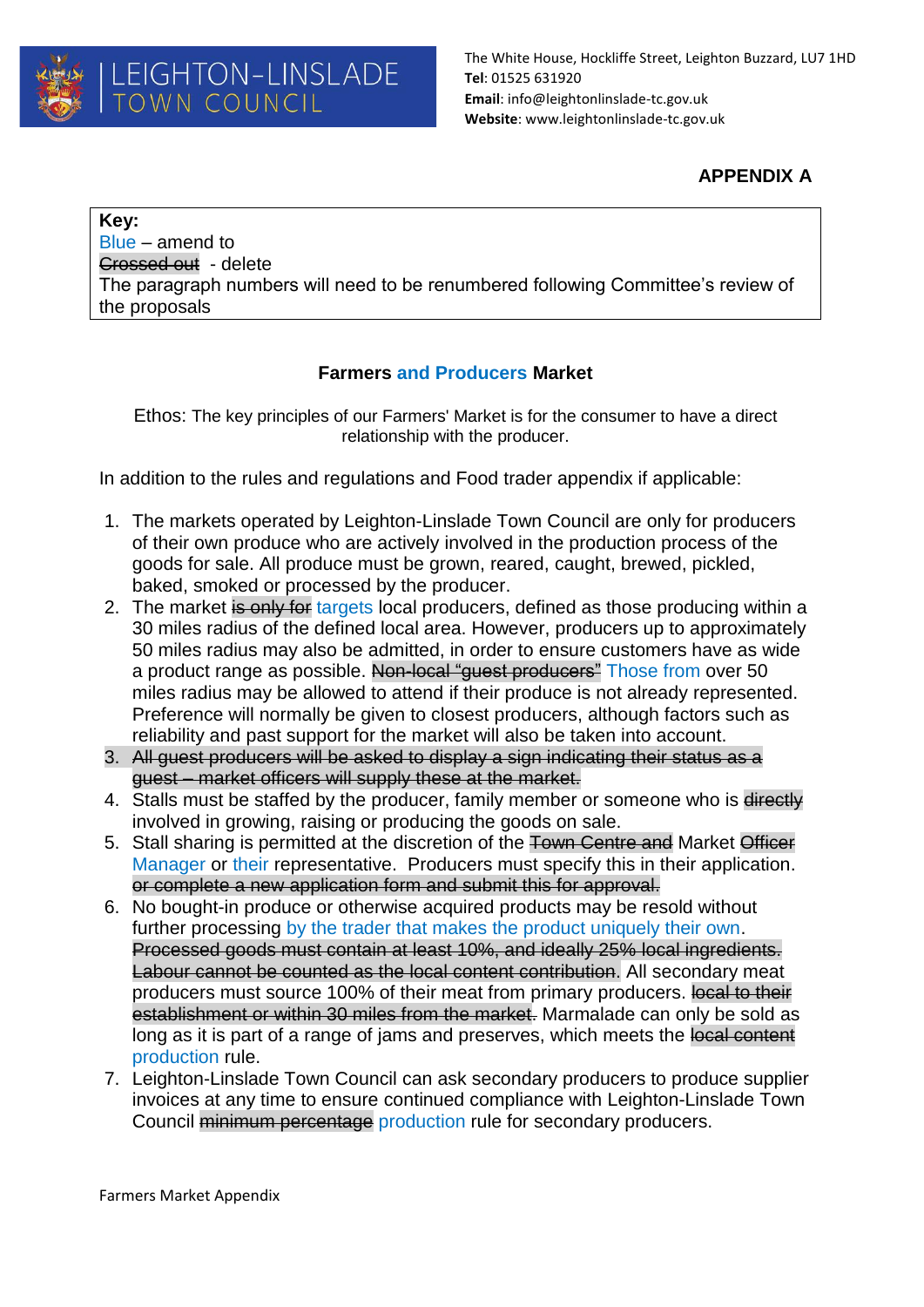

# LEIGHTON-LINSLADE TOWN COUNCIL

The White House, Hockliffe Street, Leighton Buzzard, LU7 1HD **Tel**: 01525 631920 **Email**: info@leightonlinslade-tc.gov.uk **Website**: www.leightonlinslade-tc.gov.uk

- 8. Information must be available to customers about the producer's business and production methods. The information must also include the trading address of the business.
- 9. Information on the contents of any food produced must be available to the public as per Natasha's Law: [https://www.food.gov.uk/business-guidance/introduction](https://www.food.gov.uk/business-guidance/introduction-to-allergen-labelling-changes-ppds)[to-allergen-labelling-changes-ppds](https://www.food.gov.uk/business-guidance/introduction-to-allergen-labelling-changes-ppds)
- 10. Where appropriate, producers of alcohol must possess be a valid Personal License Holder. occasional off-licence. The copy of the licence must be available for inspection at the market. A refusal log must be maintained on the stall along with a notice advising consumers of the legal age to buy alcohol.
- 11. All producers, including guest producers, agree to assist an inspection visit by Leighton-Linslade Town Council appointed representative to ensure compliance with these Rules; when requested.

#### **It is proposed to delete the Guidance notes below in their entirety.**

### **Guidance Notes on the interpretation of application Criteria for Farmers Market.**

#### **1. Locally produced**

Produce must be defined as defined as those producing within a 30 miles radius of the defined local area. However, producers up to approximately 50 miles radius may also be admitted, in order to ensure customers have a wide a product range as possible.

#### **Difficult to source produce:**

Producers from further afield may attend the market if there is no suitable local producer of a given product. However 'preference will be given to the most local producer when a space becomes available at the market, without compromising quality'. Quality is determined at the Town Centre and Market Officer's discretion.

#### 2. Principal producer

The stall should be operated by someone directly involved in production, not just in other aspects of the producer's business.

Community associations such as local allotment societies or Country Market groups may be agreed as principal producers on a case by case basis. This is subject to meeting other criteria

#### **3. Primary, own produce**

Primary produce will have been grown or reared on the producer's land, for livestock and plants this means grown or finished (having spent at least 50% to its life) on the producer's land. Preference should be given to the largest percentage of a products life cycle spent on the producer's land.